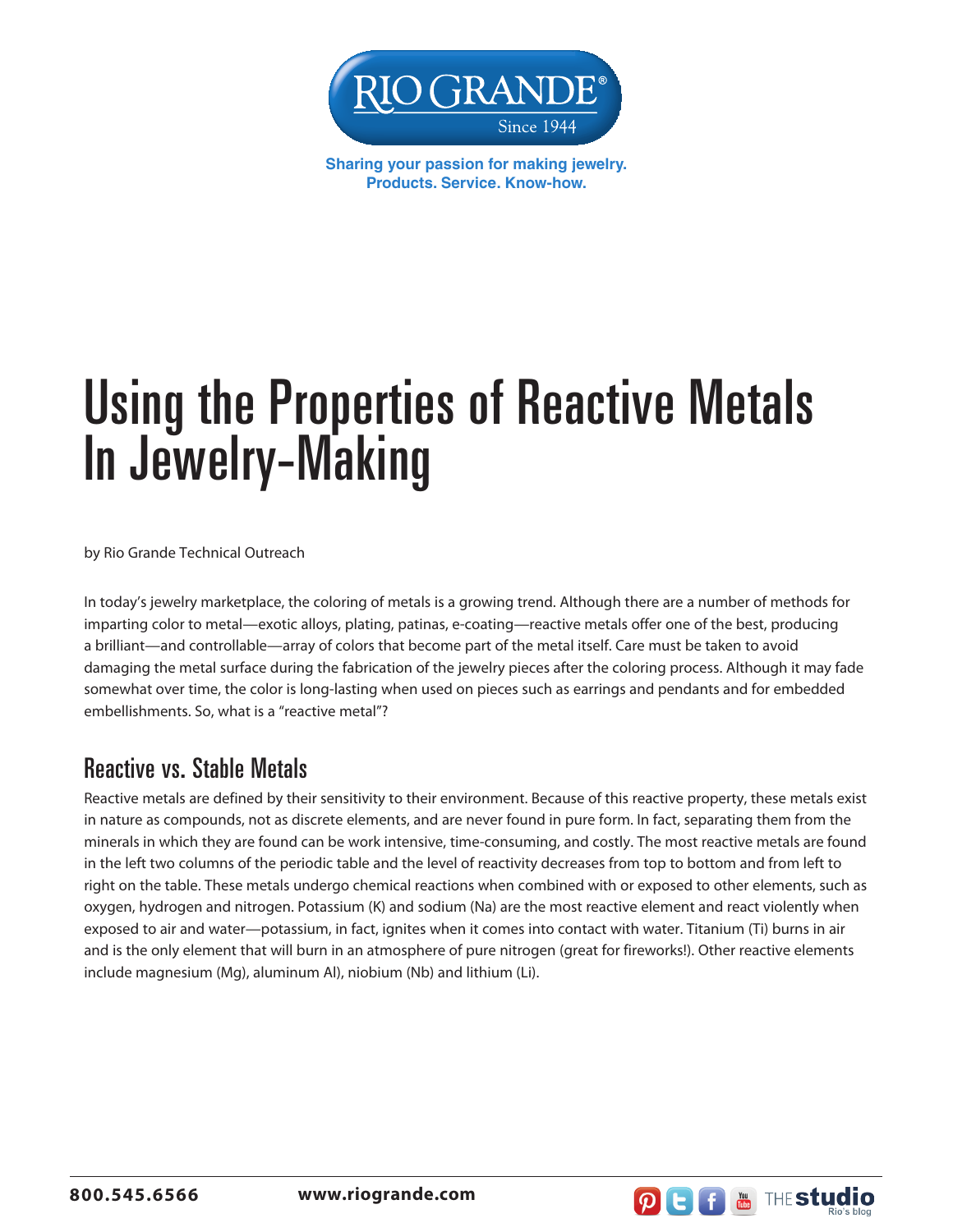|                         | IA<br>н  | llА      |                  | Periodic Table<br>He<br><b>YIIA</b><br>IIIA<br>IYA<br>٧IA<br>٧A |           |                 |            |                 |                    |                 |          |                 |                       |           |           |           |                       |          |
|-------------------------|----------|----------|------------------|-----------------------------------------------------------------|-----------|-----------------|------------|-----------------|--------------------|-----------------|----------|-----------------|-----------------------|-----------|-----------|-----------|-----------------------|----------|
| 2                       | Li       | 4<br>Be  | of the Elements  |                                                                 |           |                 |            |                 |                    |                 |          |                 |                       | 6<br>¢    | N         | 8<br>o    | 9<br>F                | 10<br>Ne |
| 3                       | Na       | 12<br>Mg | ШB               | IVB                                                             | ٧B        | MВ              | VIIB       |                 | ۷I                 |                 | IΒ       | IΒ              | 13<br>٨I              | 14<br>Si  | 15<br>Р   | 16<br>s   | 17<br>сı              | 18<br>٨r |
| 4                       | 19<br>ĸ  | 20<br>Ca | 21<br>Sc         | 22<br>Τi                                                        | 23<br>٧   | 24<br>Сr        | 25<br>Mn   | 26<br>Fe        | Co                 | 28<br>Ni        | 29<br>Cu | 30<br>Ζn        | 31<br>Ga              | 32<br>Ge  | 33<br>ÅS  | 34<br>Se  | $\overline{35}$<br>Br | 36<br>Кr |
| 5                       | 37<br>Rb | 38<br>Sr | 39<br>Υ          | 40<br>Zr                                                        | 41<br>Nb  | 42<br>Мо        | 43<br>Тc   | 44<br>Ru        | 45<br>Rh           | 46<br>Pd        | 47<br>Ag | 48<br>Cd        | 49<br>In.             | 50<br>Sn  | 51<br>Sb  | 52<br>Тe  | 53                    | 54<br>Xe |
| 6                       | 55<br>Сs | 56<br>Ba | 57<br><b>*La</b> | 72<br>Hf                                                        | 73<br>Ta  | 74<br>w         | 75<br>Re   | 76<br><b>Os</b> | Ir                 | 78<br>Pt        | 79<br>٨u | 80<br><b>Hg</b> | $\overline{81}$<br>TI | 82<br>Pb  | 83<br>Bi  | 84<br>Po  | 85<br>At              | 86<br>Rn |
| 7                       | 87<br>Fr | 88<br>Ra | 89<br>+AC        | 104<br>Rf                                                       | 105<br>Ha | 106<br>1061     | 107<br>107 | 108             | 109<br>10811091110 | 110             |          |                 |                       |           |           |           |                       |          |
|                         |          |          |                  |                                                                 |           |                 |            |                 |                    |                 |          |                 |                       |           |           |           |                       |          |
| * Lanthanidel<br>Series |          |          | 58<br>Сe         | 59<br>Pr                                                        | 60<br>Nd  | 61<br><b>Pm</b> | 62<br>Sm   | 63<br>Eu        | 64<br>Gd           | 65<br>ТЪ        | 66<br>Dy | 67<br>Ho        | 68<br>Er              | 69<br>Тm  | 70<br>Υb  | 71<br>Lu  |                       |          |
| + Actinide<br>Series    |          |          | 90<br>Τh         | 91<br>Pa                                                        | 92<br>U   | 93<br><b>Np</b> | 94<br>Pu   | 95<br>Am        | 96<br>$cm$         | 97<br><b>Bk</b> | 98<br>Cf | 99<br>Es        | 100<br><b>Fm</b>      | 101<br>Md | 102<br>No | 103<br>Lr |                       |          |

As we move across the table, you'll see that the familiar jewelry metals, such as platinum (Pt), gold (Au) and silver (Ag), are toward the far end of the center section (the transition metals) of the table. These metals have little or no reactivity and are referred to as 'stable' metals precisely because they are not nearly as sensitive to the elements around them. Those with no reactivity, such as gold and platinum, can be found in nature in pure form. Silver has a low reactivity but will, over time, react with the oxygen around it and form oxides across its surface. Copper (Cu) also has a low reactivity and, with its comparative affordability, is also a popular jewelry metal. Other stable metals include palladium (Pd), nickel (Ni), lead (Pb), and tin (Sn).

#### Taking Advantage of Reactive Properties

The fact that some metals react so vigorously to other elements provides the first necessary component for this method of coloring metal. The second component is the nature of that reaction. In aluminum (Al), titanium (Ti) and niobium (Nb), for example, the reaction results in the formation of a transparent oxide layer on the surface of the metal. The third component lies with a characteristic these metals share with most other metals, and that is conductivity. Reactive metals tend to be very dense with a correspondingly high capacity for conducting electricity and absorbing heat. For jewelry applications, these three properties come together to make reactive metals the perfect color storm.

In a controlled process called anodizing, a jewelry-maker exposes the reactive metal to a catalyst element in an electrolytic bath, then applies an electrical current that stimulates and perpetuates the resulting reaction. The strength and duration of the electrical current determine the thickness of the oxide layer that forms.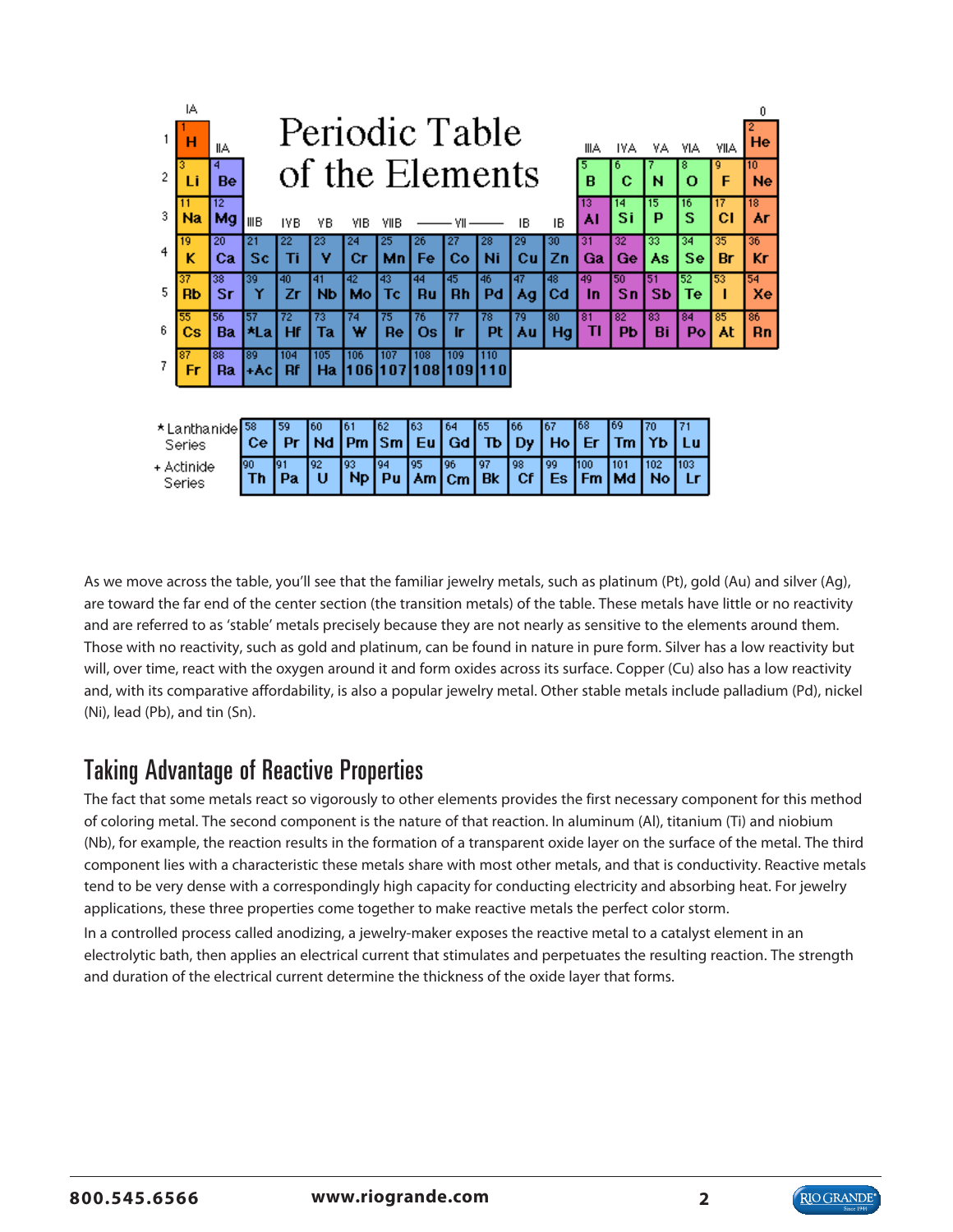## What Is Anodizing?

Anodizing is an "electrolytic passivation" process that uses an electrolyte solution (ion-rich solids dissolved in water) and an electrical current to trigger the chemical reaction that forms the oxides on the surface of the metal. In forming, the oxide layer leaves the metal 'passive' (considerably less reactive) since it now surrounds and protects the metal from other elements.

This process is known as "anodizing" because the metal being treated is the anode, or positive, of the circuit (opposite from an electroplating process, in which the work piece is the cathode, or negative, of the circuit, and an anode is added to complete the circuit). When voltage is applied to an electrolytic bath containing a positive and negative electrode, the bath conducts electricity from one to the other. The current flows from the piece being anodized, which produces oxygen at its surface, to the negative electrode, which produces hydrogen at its surface. The oxygen reacts with the metal to create oxide (AlO2, TiO2 or NbO2) on the surface of the metal. A negative charge cloud forms around the cathode and a positive charge cloud forms around the reactive metal, and the layer of oxide builds up on its surface.

Throughout the process, the ions in the electrolyte attach to and neutralize the positive and negative charges, keeping the chemical reaction going for as long as the voltage can penetrate the thickening oxide layer to reach the metal surface. The percentage of electrolyte chemicals in the solution can affect the duration of the reaction; when desired, using a lower concentration of chemicals can slow the reaction.

## What Good Are Oxide Layers?

After the anodizing process is complete, the transparent layer of oxide on the surface of the metal provides (or enhances) corrosion- and wear-resistance of the metal, provides a better surface for adhesives, and—and here's the best part—interferes with and distorts the light rays that pass through the oxide layer and strike the metal surface. In niobium and titanium, the effect is reminiscent of the colors you might see on wet asphalt; the oils on the pavement coat the surface of the water, interfere with the light as it passes through the water, and create a rainbow of shimmering colors. The difference here, of course, is that the colors are controllable and will last as long as the oxide layer remains on the metal (though, over time, colors may fade a bit). The particular color produced is determined by the thickness of the oxide layer, which is in turn determined by the voltage and duration of the anodizing process.

As the oxide layer thickens, higher and higher voltage is required to reach the metal beneath the oxide and keep the reaction going. Held at a specific maximum voltage level, then, the layer will reach its maximum thickness and the process will stop. This is how you control and predict the color you achieve—a set voltage for a set period of time under the same operating conditions yields the same color, time after time.

#### Reactive Metals Used In Making Jewelry

Niobium and titanium, because of the effect the oxide layer has on them, are the two reactive metals most commonly used in making jewelry. These two react the most colorfully and reliably to the anodizing process.

#### Niobium

Thought to be named for Niobe, the daughter of Tantalus, because niobium is a close relative of the element tantalum (in fact, for a long time the two were thought to be the same element). The metal is white with a platinum-like grayish tone and has a bright metallic luster that can darken somewhat, taking on a bluish tinge when exposed to air over a period of time. Niobium is commonly used in lamp filaments, arc-welding rods, advanced airframe systems and a variety of aerospace applications. The fact that the metal is naturally hypoallergenic and contains no nickel or lead makes it ideal for jewelry pieces. Interestingly, niobium has the deepest magnetic penetration depth of any element and is used to make superconducting magnets. At cryogenic temperatures, niobium is a superconductor.

Niobium is easy to anodize, needs little preparation work, and produces a broader spectrum of color than titanium. In jewelry-making processes, niobium is easy to work with.

**800.545.6566 www.riogrande.com**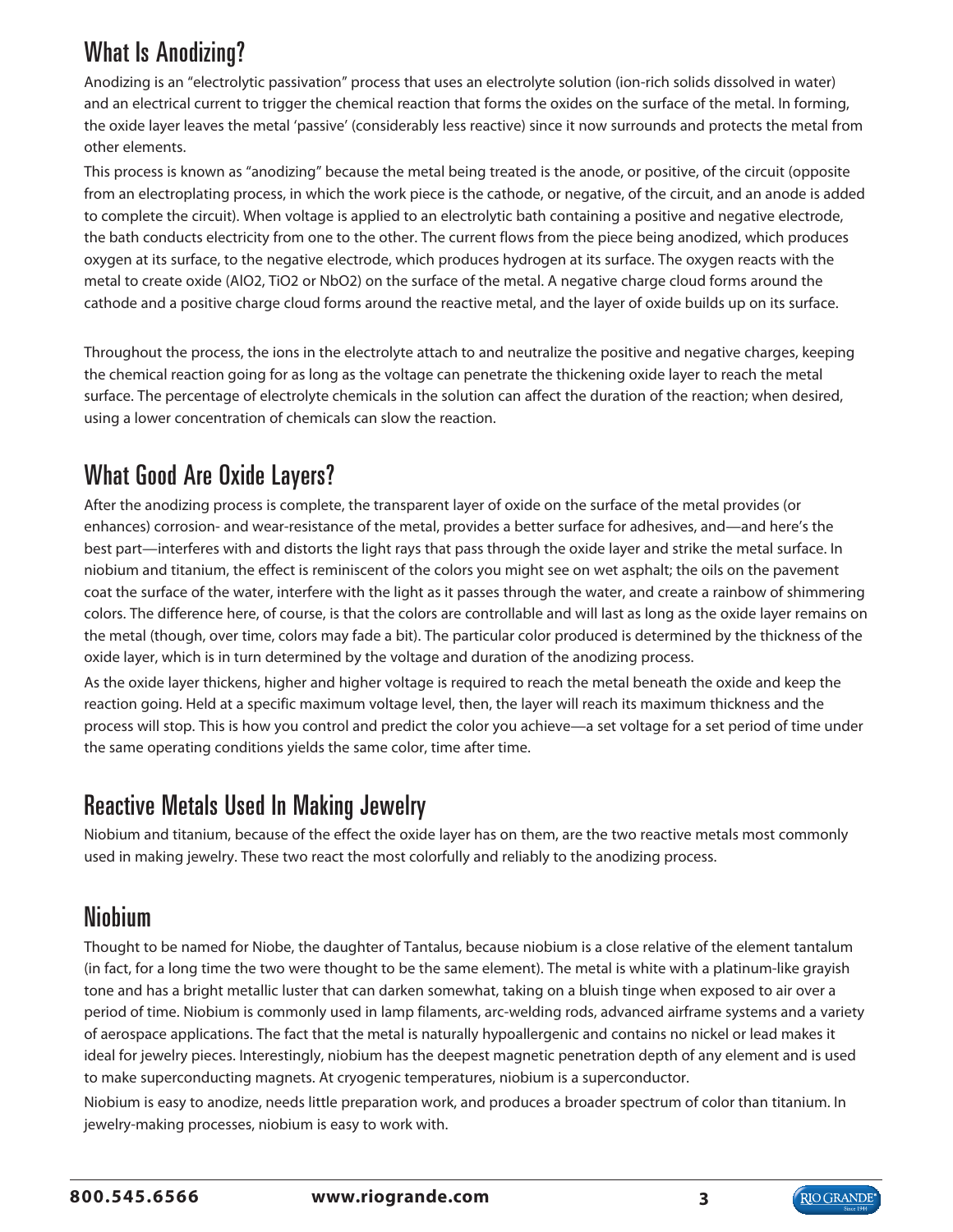## Titanium

Named for the Titans, the first sons of the Earth goddess, titanium crystals are found in a number of mineral deposits such as rutile and ilmenite. In its pure state, titanium is lustrous and silvery-gray. Highly corrosion-resistant, titanium is ductile, easily fabricated, and can be formed with effort. Titanium sold by Rio Grande is Grade-1, commercially pure. Like niobium, titanium is hypoallergenic and naturally lead- and nickel-free. As strong as steel but weighing 45% less than steel, titanium is an excellent jewelry metal. Fun fact: the asterism in star sapphire and star ruby is the result of the presence of titanium oxide in the mineral.

Titanium requires diligent and aggressive cleaning prior to anodizing using a metal etch and produces a color spectrum a bit less broad than does niobium. Titanium is lighter in weight than niobium and is harder. In jewelry-making processes, it can take effort to form.

# Anodizing Equipment and Tools

The equipment needed for anodizing includes:

• A power source or anodizing machine with color-coded leads. Note: traditional plating rectifiers cannot product the voltage necessary to anodize these metals.

• A glass or plastic container. The container must be non-conductive and large enough to hold the work piece and cathode with plenty of space between them to ensure they do not inadvertantly come into contact.

• An electrolyte, granules or solution. We recommend TSP-PF granules, which produce a non-phosphate, environmentally friendly soap; however, almost any liquid electrolyte will serve.

• A cathode to complete the electrical circuit. We recommend stainless steel with a circular shape to surround the work piece in the electrolytic bath.

• A sheet of Spark Guard mesh. Placed between the positive and negative electrodes, this mesh protects against electrical shorts while the cathode and anode (work piece) are in the bath.

• A cleaning medium such as Multi-etch cleaning granules. The pristine cleanliness of the metal to be anodized is critically important.

Other supplies that are quite useful in the anodizing process include:

• Masking sheets. These are useful for preventing anodizing in strategic areas of the jewelry piece when desired or to prevent further anodizing when the goal is to create multiple colors.

• Tape for securing masks in place.

• A brayer (hand roller). This tool is very effective for burnishing masks, ensuring thorough effective contact with the metal surface.

# Safety First, Always

Always keep in mind that the anodizing process involves high voltage (up to 150 or 200 volts, depending on your particular work) and this level of electricity can be deadly if not safely handled. Also the electrolyte and cleaning solutions you use may be toxic as are the dust and fumes that result from cutting and polishing operations. Always read and follow the MSDS and other safety recommendations provided with your equipment and supplies.

Visit riogrande.com to find the equipment and supplies you need to get started anodizing titanium or niobium and take advantage of the opportunities for creating with the brilliant, glorious colors made possible by reactive metals. In today's marketplace, color is king and reactive metals are your keys to the kingdom.